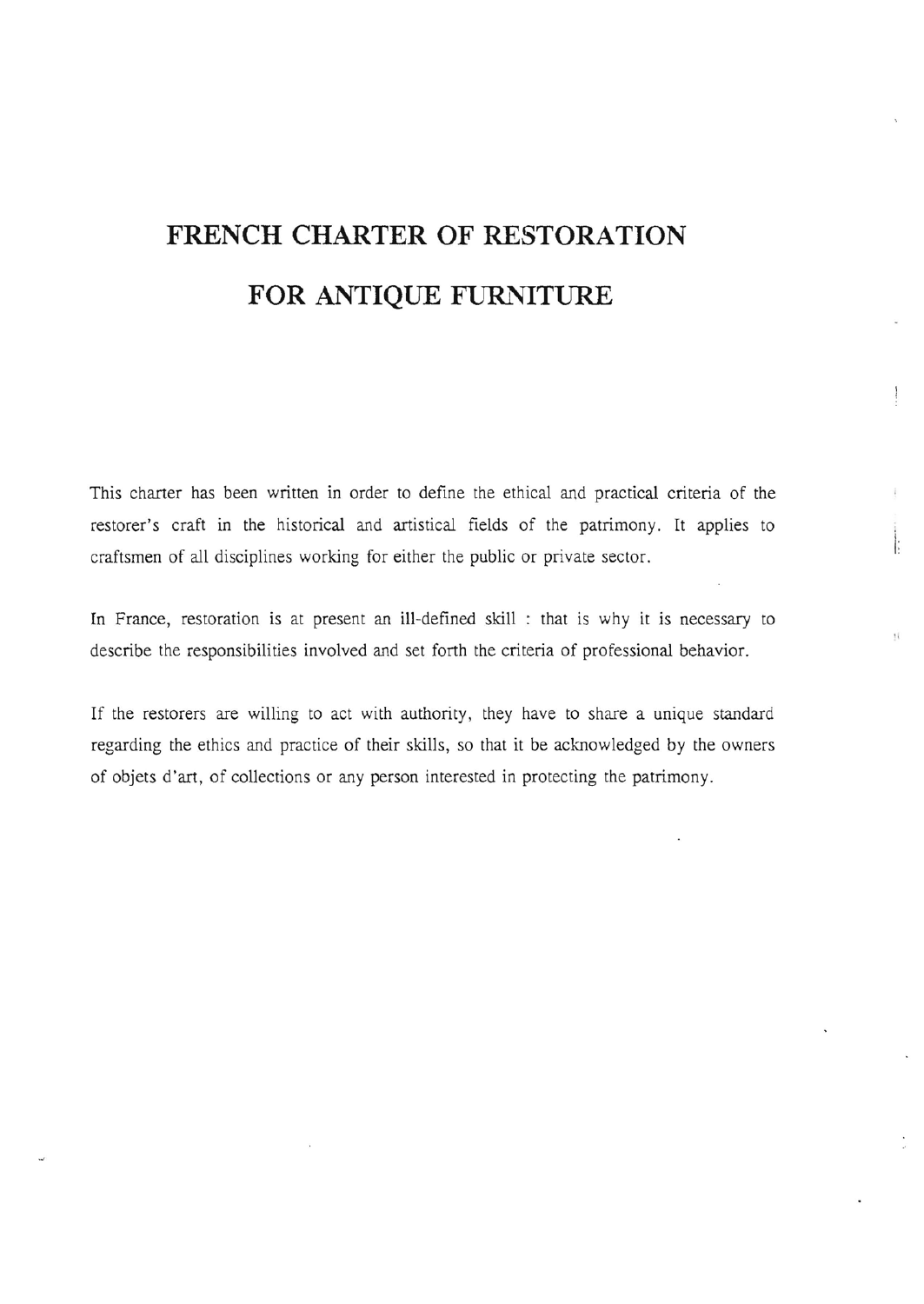# **Objectives of conservation**

Each article has a separate existence and must be considered in its entirety.

It has its history, its original shape, the materials it is made of and information about the technology used to manufacture it.

The responsibility of the restorer is double : to protect the article, restore it to its true form, help understand it and therefore ascertain that its aesthetical and historical tenor  $s$ urvive.

I

!' II

# **The restorer and the article**

## *General rules*

Any intervention means a modification of the article. The restorer must abide by the physical, historical and aesthetical entirety of the article on which he works.

Whatever is the value and the quality of the article he wants to restore, the restorer has to stick to the most stern and precise criteria in the choice of treatment.

Even if under certain circumstances, his intervention is a limited one, the restorer must imperatively, and first of all see to the good preservation of the article and refrain from any spectacular intervention which might be inefficient and dangerous in the end.

It is contrary to the ethics of restoration to modify or hide the true reality of an article.

It is forbidden to erase part of an article unless an evidence has been given that it is not genuine. Previous meaningful modifications should be acknowledged.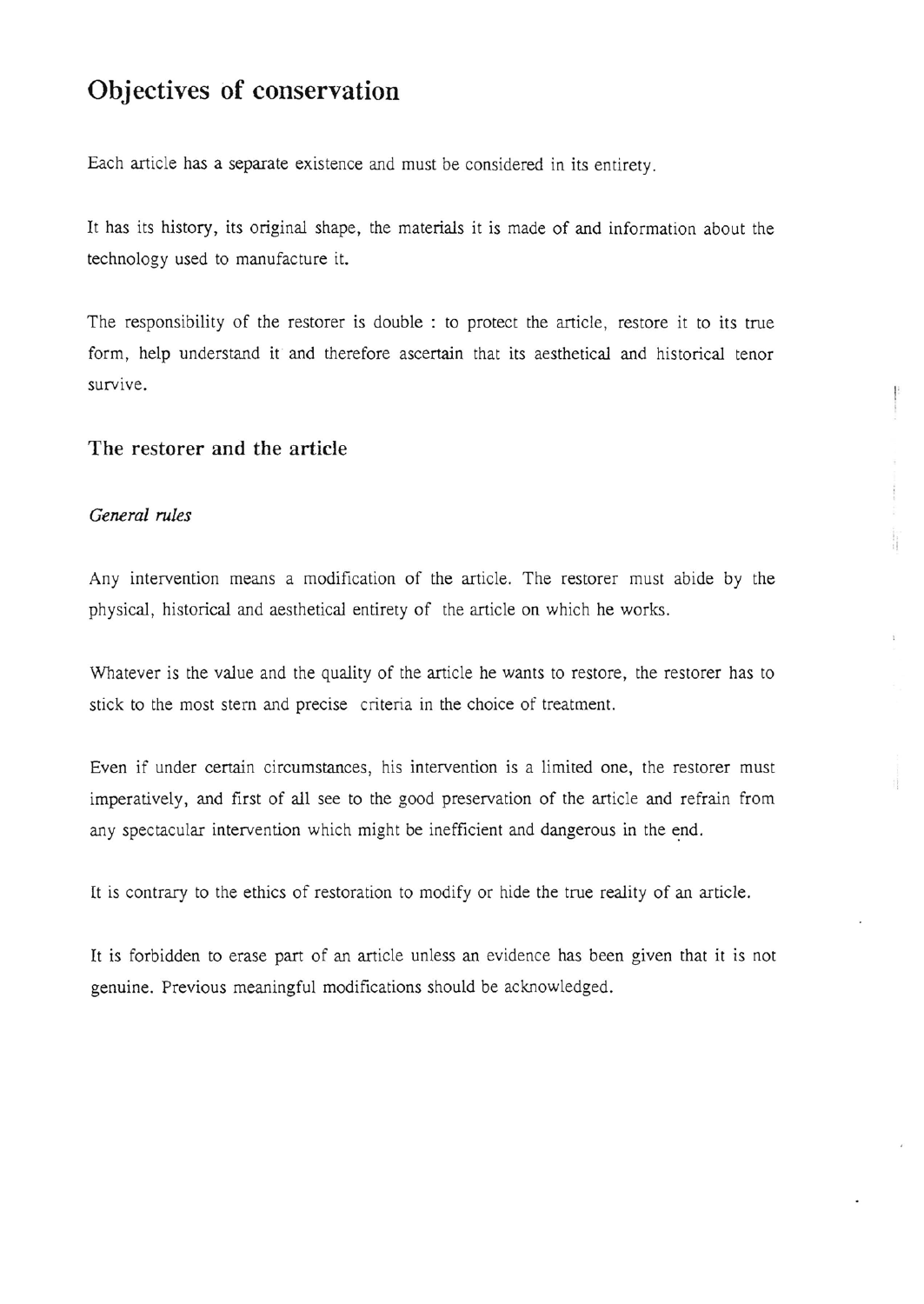### **Exam and documentation**

An exhaustive documentation has to be collected before any restoration. A thorough examination must be made beforehand. The restorer has to look for any existing documentation in order to establish and record the condition of the article, its history and the causes of its alteration.

A draft treatment should be proposed to the owner of the article. Methods and materials must be recorded on a technical file and organised as a useful documentation.

The way the article is presented, stocked and exposed must be duly considered; improving them may prevent restoring.

#### **Trearmem** *and* **reYe'r.Jibiliry**

The means and preparations used have to be selected regarding their optimal compatibility with the article and their stability through the years.

Since restoration is advancing, and techniques are improving, the treatments applied have to be reversible. This will allow the use of new treatment and give information through scientific means.

# **Professional efficiency**

### **Knowledge of one's limits**

The restorer must not accept work beyond his competence, or if he feels unable to do them because of lack of time, interest or any other reason.

The restorer has to improve his craft, develop his efficiency and seek information about new techniques.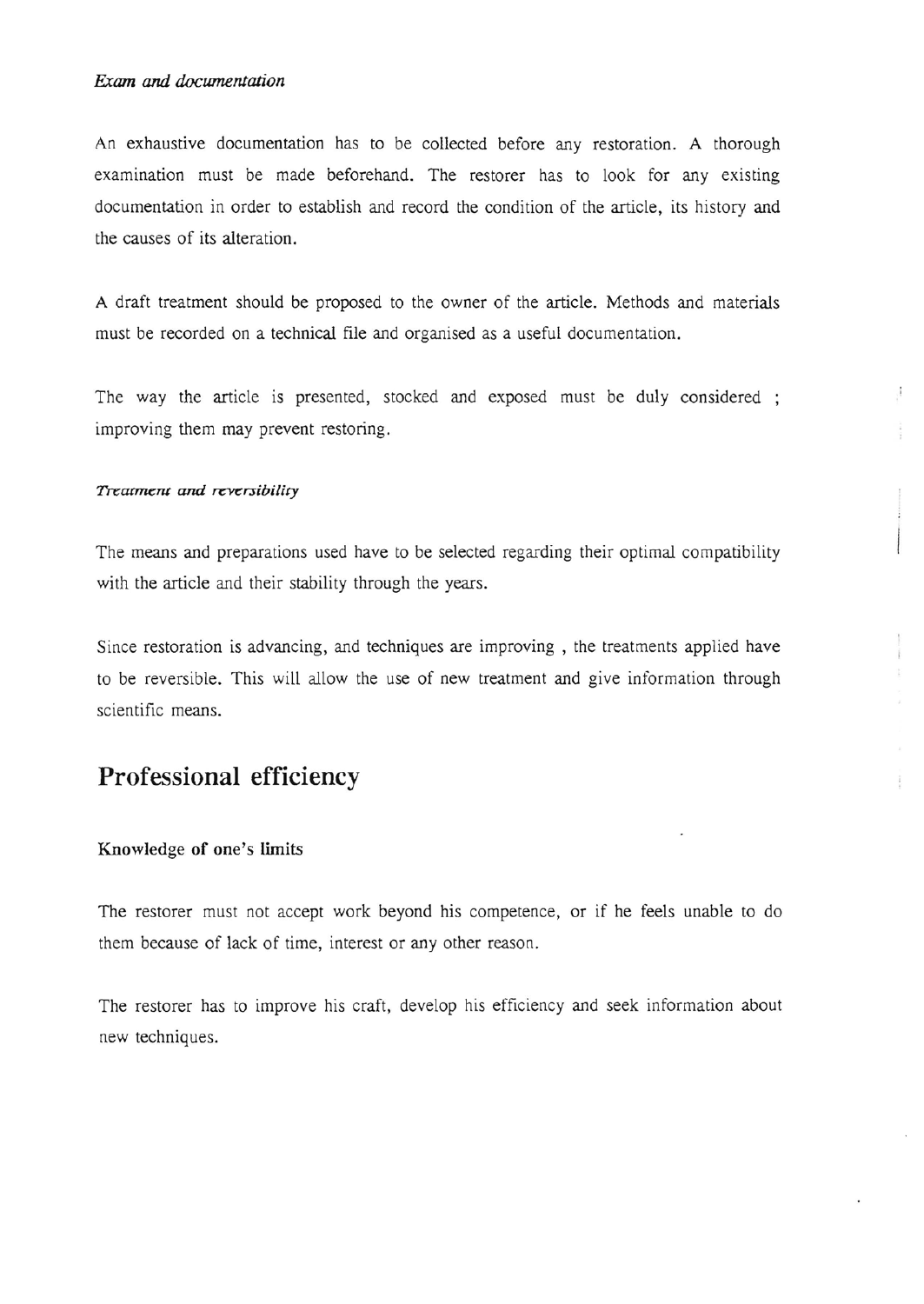### *Disclosure* **and** *knowledge*

No secrecy must be made either of techniques or material used for restoring.

The restorer must have the opportunity to explain his research and experiments through team work in the same way as other collaborators (scientist, art historians, ..)

# **Professional relationship**

Team work is desirable.

Before any delicate work, the restorer must look for and take advise from his colleagues and other authorised persons.

 $\mathcal{I}$  $\vdots$ 

It is the restorer's duty to give pieces of advice to owners and curators regarding the way to handle and deal with the article.

## *Apprentices*

The restorer who takes on apprentices must have the necessary knowledge, material possibilities and enough time to give a worthy apprenticeship of his craft.

Delegation of authority and sub-contracting

The restorer is held responsible for the works he has been helped perform or he has subcontracted.

# **Training**

Training must develop the sensitivity to art and manual skill, the acquisition of a theoretical knowledge for materials and techniques.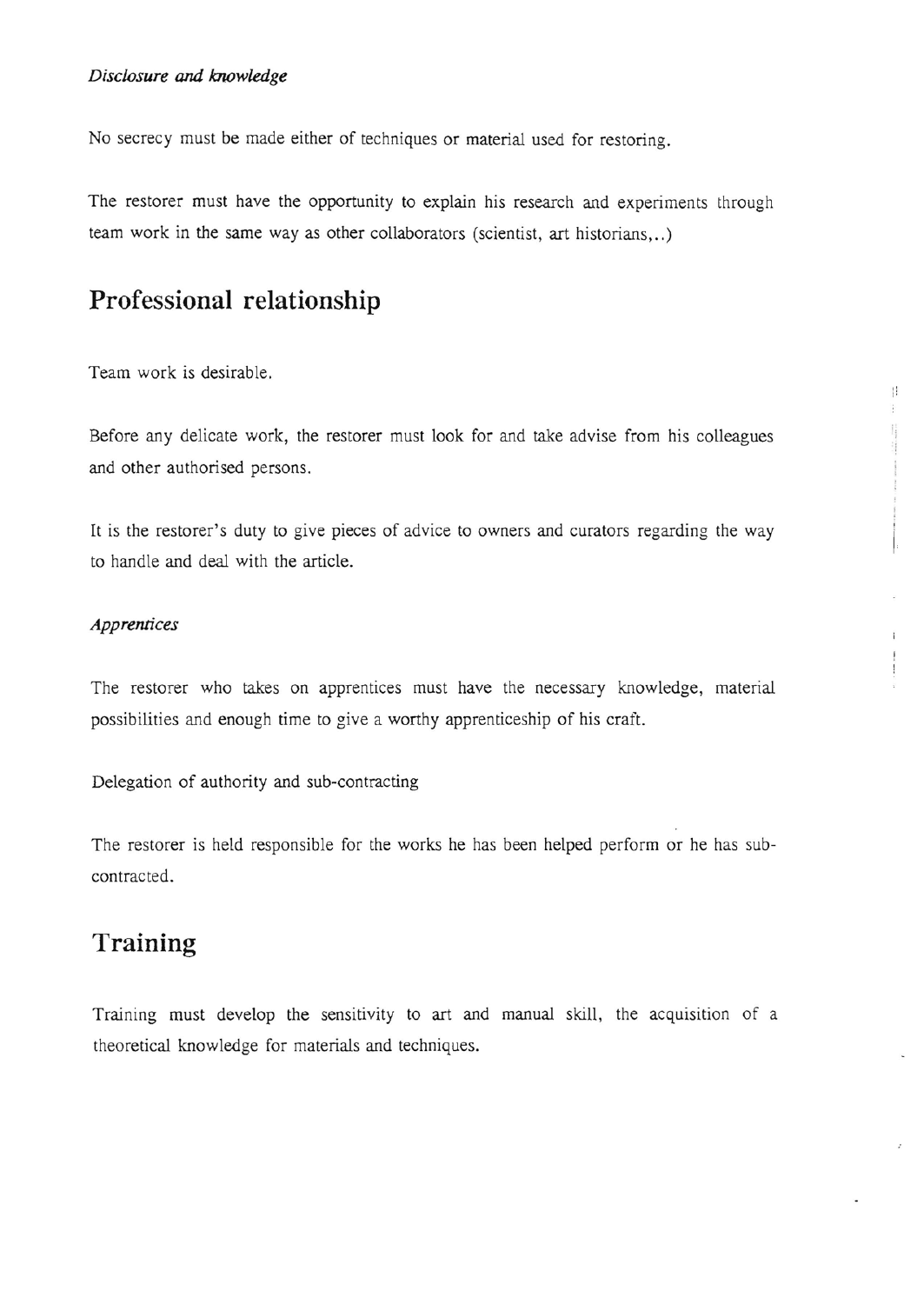Practice is compulsory and skilled restorers must be in charge.

That is why, it would be wise to promote a training which, besides historical subjects, includes the following : scientific, artistic and technical subjects, bearing in mind that none must prevail.

II I

÷.

#### Science :

- chemistry, biology, physics;
- knowledge of constitutive materials and process of alteration;
- knowledge of restoration materials;
- methodology for research and analysis.

### *Art:*

- development of sensitivity;
- theory and practice of artistic techniques.

#### Techniques :

- ethics and theory of restoration;
- history and technology of restoration;
- practice of restoration.

This knowledge finds its implementation in the apprenticeship with efficient and responsibIe professionals.

The restorer must behave in a professional way, meet the standard mentioned in the Charter, be fully aware of his responsibilities since he is the one who works on the object.

Practice is the mam part of the activity, it must be supported by a sound theoretical knowledge. So the restorer or restorer to be, willing to actively practice his job, must keep on increasing his knowledge and developing his craft through permanent practice and exactitude.